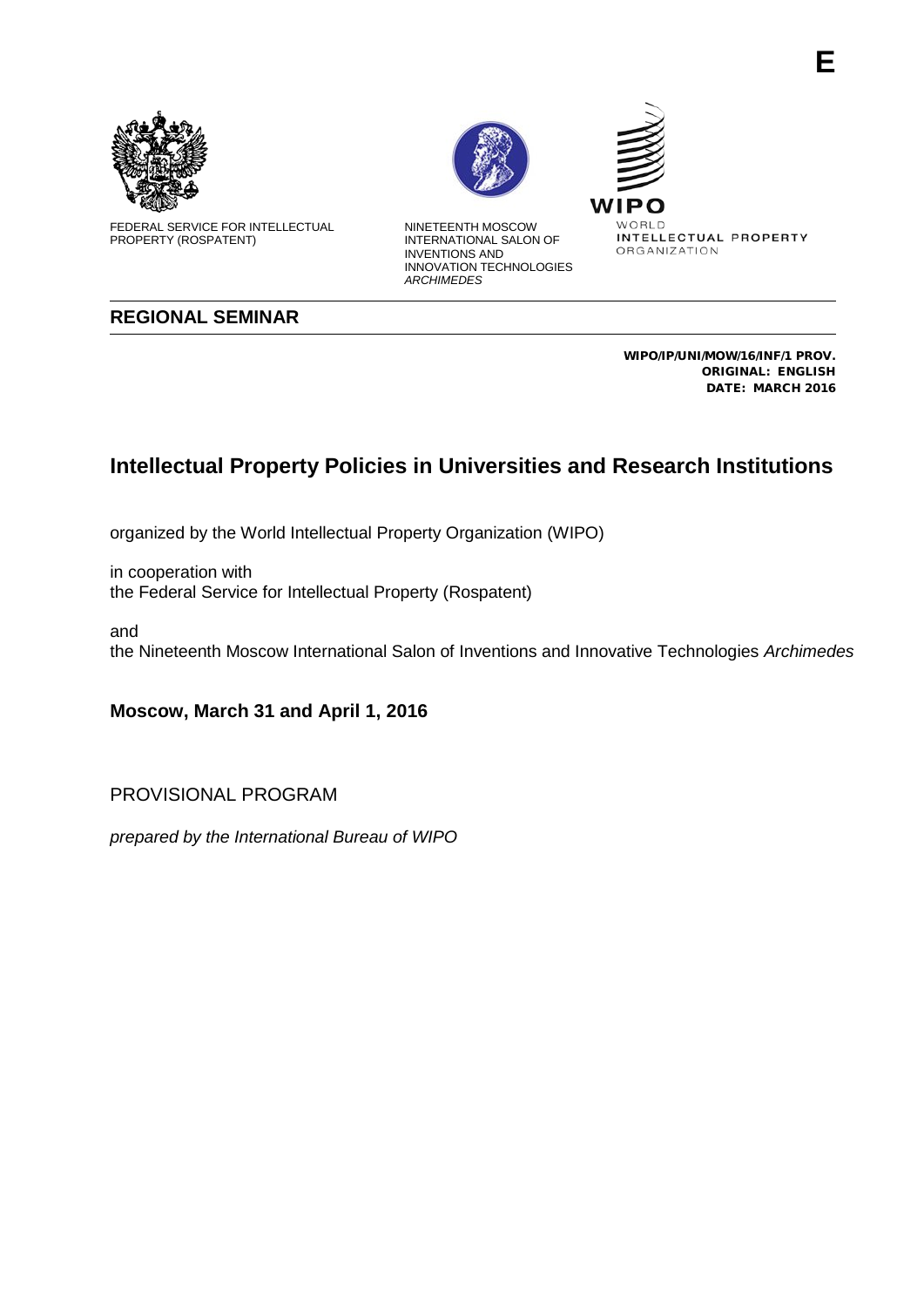## Thursday, March 31, 2016

10.15 – 10.30 OPENING SESSION

Welcome addresses by:

- Mr. Grigory Ivliev, Director General, Federal Service for Intellectual Property (Rospatent), Moscow
- Mr. Dmitriy Zezyulin, President, Moscow International Salon of Inventions and Innovation Technologies Archimedes, Moscow
- Mr. Michal Svantner, Director, Department for Transition and Developed Countries (TDC), World Intellectual Property Organization (WIPO), Geneva, Direсtor, WIPO Office in the Russian Federation, **Moscow**

| $10.30 - 11.15$ | <b>Topic 1</b>      | Support by the Ministry of Education and Science of<br>the Russian Federation, and Recent Changes in<br>Legislation                                    |
|-----------------|---------------------|--------------------------------------------------------------------------------------------------------------------------------------------------------|
|                 | Speaker:            | Mr. Sergey Matveev, Deputy Director, Department for<br>Science and Technology, Ministry of Education and<br>Science of the Russian Federation, Moscow  |
| $11.15 - 12.00$ | <b>Topic 2</b>      | the New Competences in the Intellectual Property<br><b>Sphere - Meet Technological Challenges</b>                                                      |
|                 | Speaker:            | Mr. Maksim Proksh, Head of IP Direction, Skolkovo<br>Foundation, Moscow                                                                                |
| $12.00 - 12.15$ | <b>Coffee Break</b> |                                                                                                                                                        |
| $12.15 - 13.00$ | Topic 3             | IP Policies at Bauman University, Lesson Learned                                                                                                       |
|                 | Speaker:            | Mr. Boris Korobetz, Head, Scientific and Education Center<br>IP Management and Innovative Entrepreneurship,<br>Bauman University, Moscow               |
| $13.00 - 13.45$ | Topic 4             | <b>Support for Development of IP Policies by Rospatent</b>                                                                                             |
|                 | Speaker:            | The representative of Rospatent (tbc)                                                                                                                  |
| $13.45 - 14.45$ | <b>Lunch Break</b>  |                                                                                                                                                        |
| $14.45 - 15.30$ | Topic 5             | Support for the Development of IP Policies at<br>Universities and Research Institutions, and<br><b>Presentation of the Development of WIPO Website</b> |
|                 | Speaker:            | Mr. Mohammad Alhabbal, Consultant, TDC, WIPO,<br>Geneva                                                                                                |